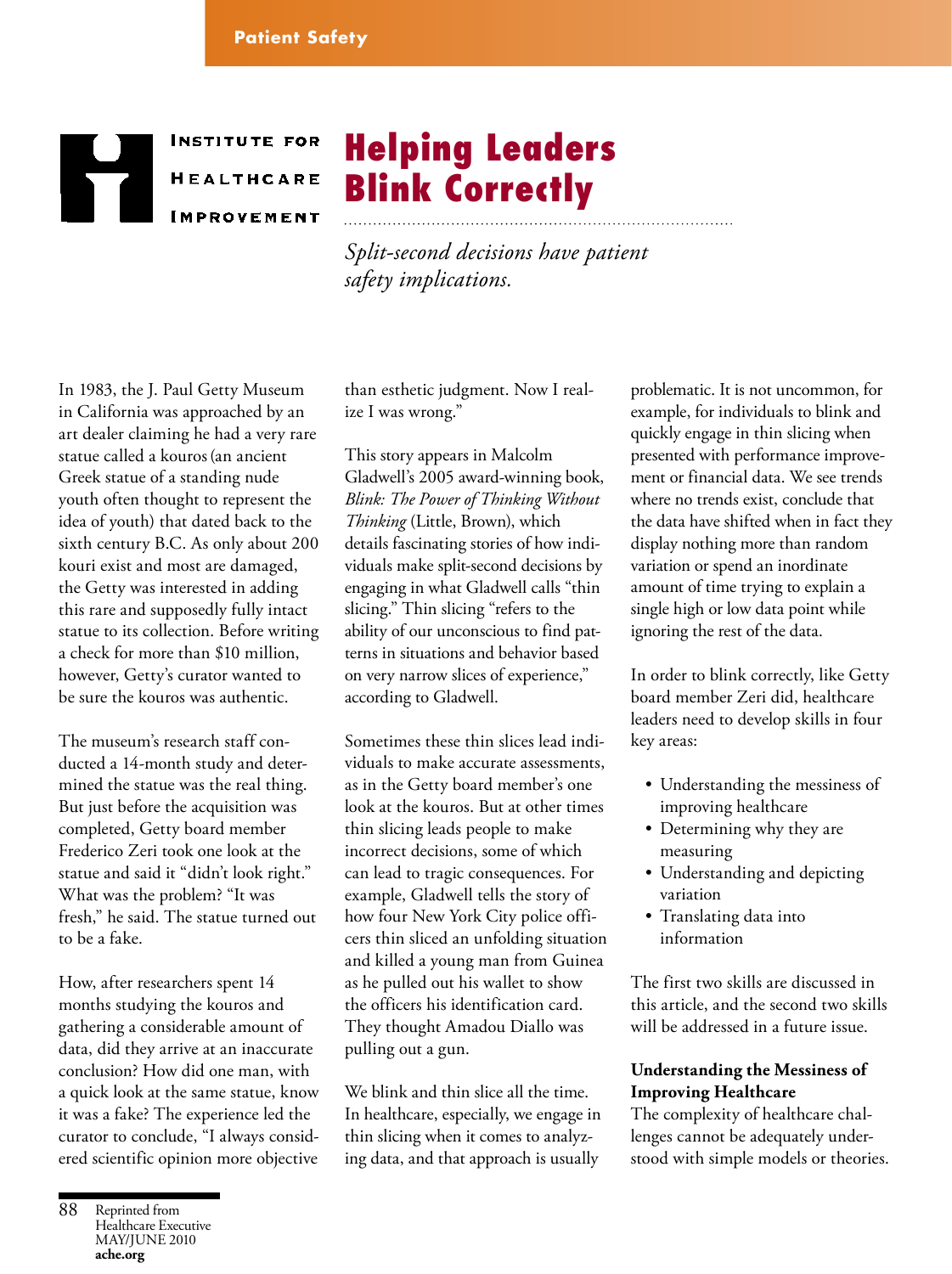Rarely does a single variable drive an outcome. But it is surprising how often we blink as though this is the case—that is, X leads to Y. An alternative to this perspective, proposed in the book *Causal Models in the Social Sciences*, edited by H.M. Blalock Jr. (Aldine, 1971), is causal modeling. This process offers a more accurate framework for blinking (and thinking) about the complexity of the problems we face.

Using causal modeling, the outcome measure or dependent variable (Y) in the chart below could be a patient assessment score such as health status or an outcome from a hospital admission. Note that for outcome Y there

are five independent variables (age, gender, current health status, coordination of care and communication), indicated by the Xs. Each independent variable by itself has a direct effect on the outcome. Notice, however, that this model becomes messy from the 10 possible interactions between the five independent variables (e.g., four of these interactions are  $X_1X_2, X_1X_3,$  $X_1X_4$  and  $X_1X_5$ ).

These interactions create a complex set of relationships as we attempt to untangle, for example, the combined effect of age and gender on patient outcomes. The model becomes even messier when you realize it may not adequately account for all the variation

## Direct and Indirect Effects in a Causal Model

In this example, there are numerous direct and indirect effects between the independent variables (Xs) and the dependent variable (Y). For example,  $X_1$  and  $X_4$  both have direct effects on Y, plus there is an indirect effect due to the interaction of  $X_1$  and  $X_4$ conjointly on Y.



in patient outcomes. There may be variables we are not even considering (e.g., the presence of a family support system) that have more of an impact on the outcome than do the variables we have identified. These unaccounted-for variables are identified by the residuals (the Rs) in the model.

Blinking at even simple problems can lead us to think that the solutions should be quick and easy. ("Just fix it!") Good leadership begins with blinking accurately and realistically about the nature of the problems we seek to improve.

### **Determining Why You Are Measuring**

The act of measuring healthcare processes and outcomes provides an opportunity to blink in many different ways. Yet, many people blink as though all measurement is basically the same.

L. Solberg, G. Mosser and S. McDonald, in "The Three Faces of Performance Measurement: Improvement, Accountability and Research," published in the *Journal on Quality Improvement* in 1997, provide a useful context for thinking about how we blink when it comes to measurement and define what they call the three faces of performance measurement: accountability, research and improvement. Healthcare organizations regularly engage in and use all three approaches to performance measurement.

The leadership challenge, therefore, is to be clear about the purpose of your measurement efforts and avoid being, as Solberg and colleagues state, "counterproductive by mixing measurement for accountability or research with

Reprinted from Healthcare Executive may/june 2010 **ache.org** 90